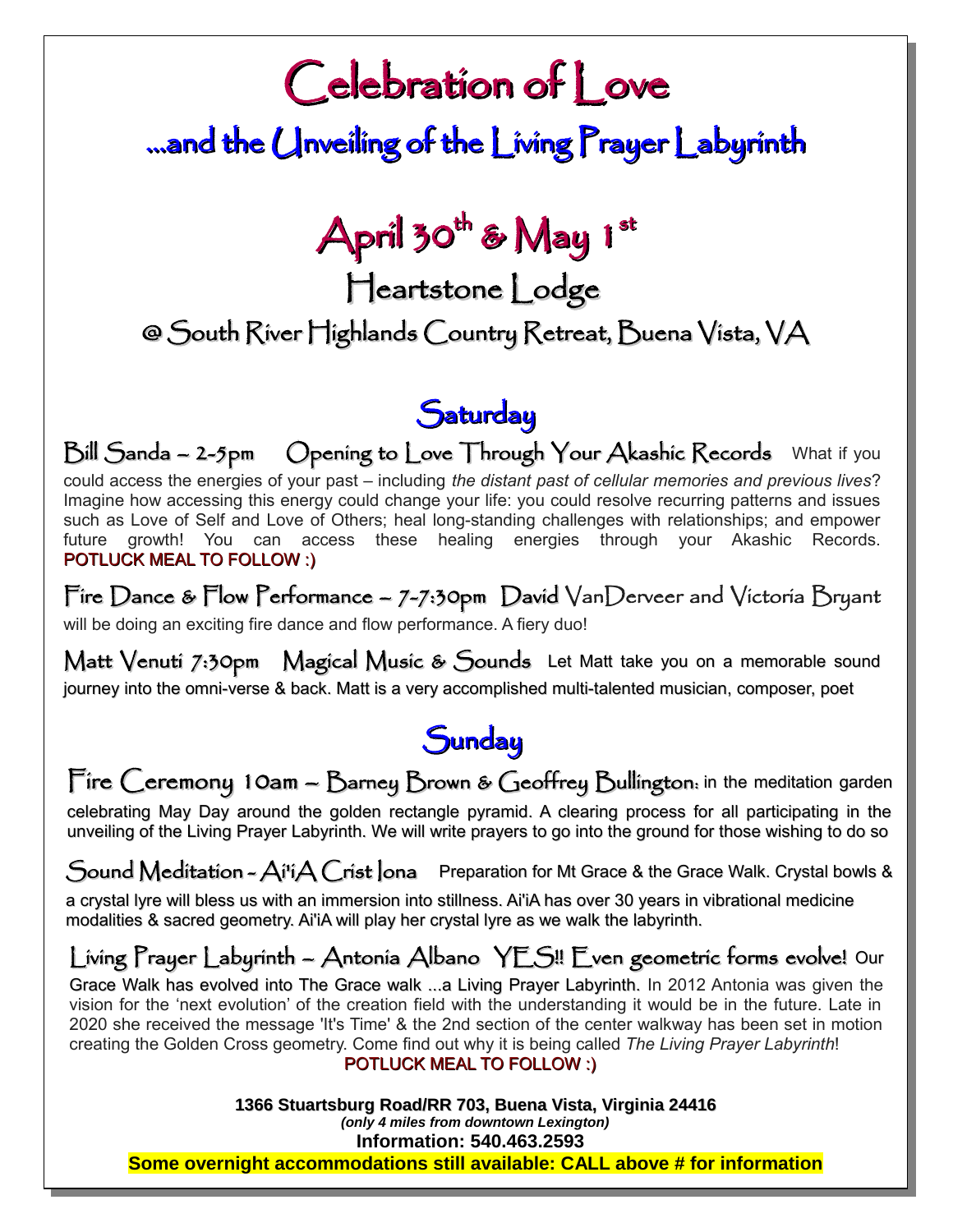

Heartstone Lodge @ South River Highlands Country Retreat Buena Vista, Virginia 24416

# ! Celebration Of L♥ve 2022 Part 2!



Ai'iA Crist Iona

## Sunday May 1st 10am

… a sound meditation with crystal bowls & a crystal lyre.

A fire ceremony is planned before the walk to Mt Grace & the new Living Prayer Labyrinth. Ai'iA will bless us with an immersion into stillness & has offered to play her crystal lyre while we walk the new labyrinth on the hilltop.

Ai'iA Crist Iona has over 30 years of experience in vibrational medicine modalities using sound, sacred geometry, chimes, tuning forks, crystal & Tibetan bowls, color & aromas. She is a DreamWeaver & Tama-Do facilitator offering private sessions & distance healing. Ai'iA is beginning a new life adventure in Florida.

> HEARTSTONE LODGE 1366 Stuartsburg Rd, Buena Vista, VA 24416 Part of the weekend gathering NO CHARGE, Donations accepted 540.463.2593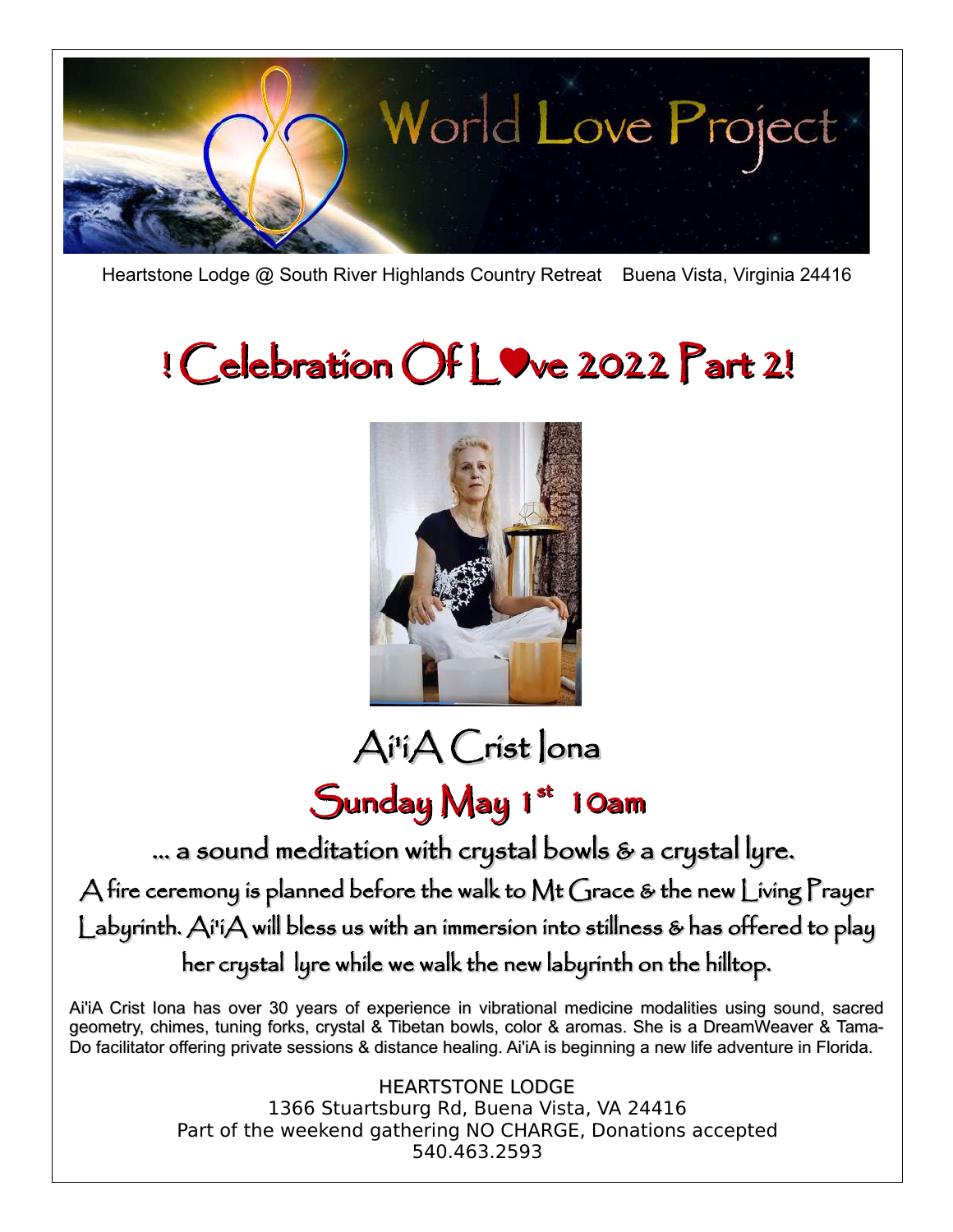

Heartstone Lodge @ South River Highlands Country Retreat Buena Vista, Virginia 24416

# ! Celebration Of L**♥**ve 2022 Part 2!

# Bill Sanda Saturday April 30<sup>th</sup> 2-5 pm



## **♥** Opening to Love through your Akashic Records **♥**

*. . . rejoice that your names are recorded in heaven***. (Luke 10:20)**

What if you could access the energies of your past – including *the distant past of cellular memories and previous lives*? Imagine how accessing this energy could change your life: you could resolve recurring patterns and issues such as Love of Self and Love of Others; heal long-standing challenges with relationships; and empower future growth! You can access these healing energies through your Akashic Records. The mysterious Akashic Records are an energy field that contains a vibrational record of every soul and its journey. These Records are *non-physical* often described as a library, a "universal supercomputer" and even the "Mind of God." In this dynamic, flowing energy field of the universe, every thought, judgment, feeling, and action that occurs in all your lives are energetically recorded . . . and those energetic records are available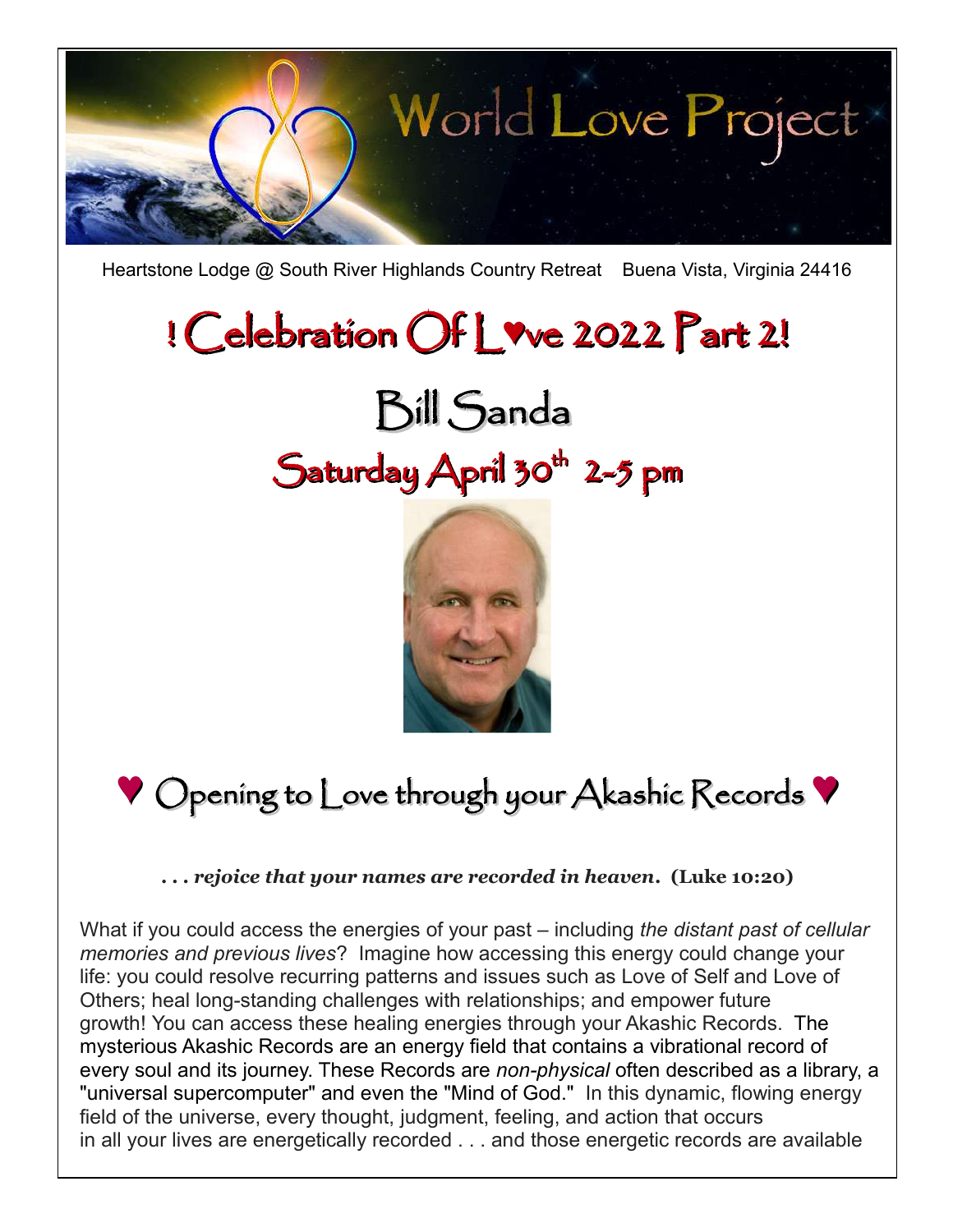to guide you through your present challenges. Through your Akashic Records, the experiences of your past lives can help you gain new perspectives, achieve healing in your present consciousness, and connect with your eternal Divine Self. Bill's unique gift for clearly accessing the healing capacity available from your Akashic Records and his compassion and clarity are a positive force for anyone who seeks healing.

The presentations Bill offers are first and foremost about the Akashic Records and how working with the Akashic Records opens yourself to your True Loving Self. Ultimately, it is all about love, joy, compassion, passion, appreciation, kindness, grace, generosity, and gratitude. We, as humans, are driven mostly by our subconscious patterns, about 95% of our energy goes to our subconscious beliefs, patterns, feelings, emotions, thoughts, judgments, and opinions. Only about 5% of our energy goes to conscious creativity.

#### **Please join Bill for a powerful afternoon as he explores the healing and clearing power of the Akashic Records.**

\*\* Bill will offer mini-healing sessions for those in attendance and close with a group clearing.

\*\* Bill has **one** opening for a private session Saturday 11am 60 minutes \$150

*Bill Sanda* has been a spiritual seeker all his life and has studied with some of the most respected spiritual masters of our time. His gift for bringing the healing energies of the Akashic Records to others was revealed to him years ago, and now he offers this service to people as his gift back to the world. Bill says," I am blessed to discover my passion and path in life. I am guided to work with others using this little-known, and powerful process for healing. An Akashic Clearing can heal on many levels: emotional, physical, mental, and spiritual. I am honored to be granted the ability to share this healing energy with others.

#### RECOMMENDATIONS

*"Bill is exceptionally gifted…It seemed that everyone erased years...looking so much younger and so much more relaxed and at peace than before the session. The shift happening for each person was actually physically visible. His intuition and his channeling are finely tuned and extremely accurate. The energy in the room was both intense and peacefully supportive of each of us. I feel blessed to have shared this phenomenal experience with Bill. The personal healing I received was deep and pure. The effects are long-term and have impacted my life on many levels in many arenas. Bill offers an important service and is skilled in handling extremely personal situations in a group setting with great discretion." Cindy W.*

#### HEARTSTONE LODGE

1366 Stuartsburg Rd, Buena Vista, VA 24416 Part of the weekend gathering NO CHARGE, Donations accepted

#### 540.463.2593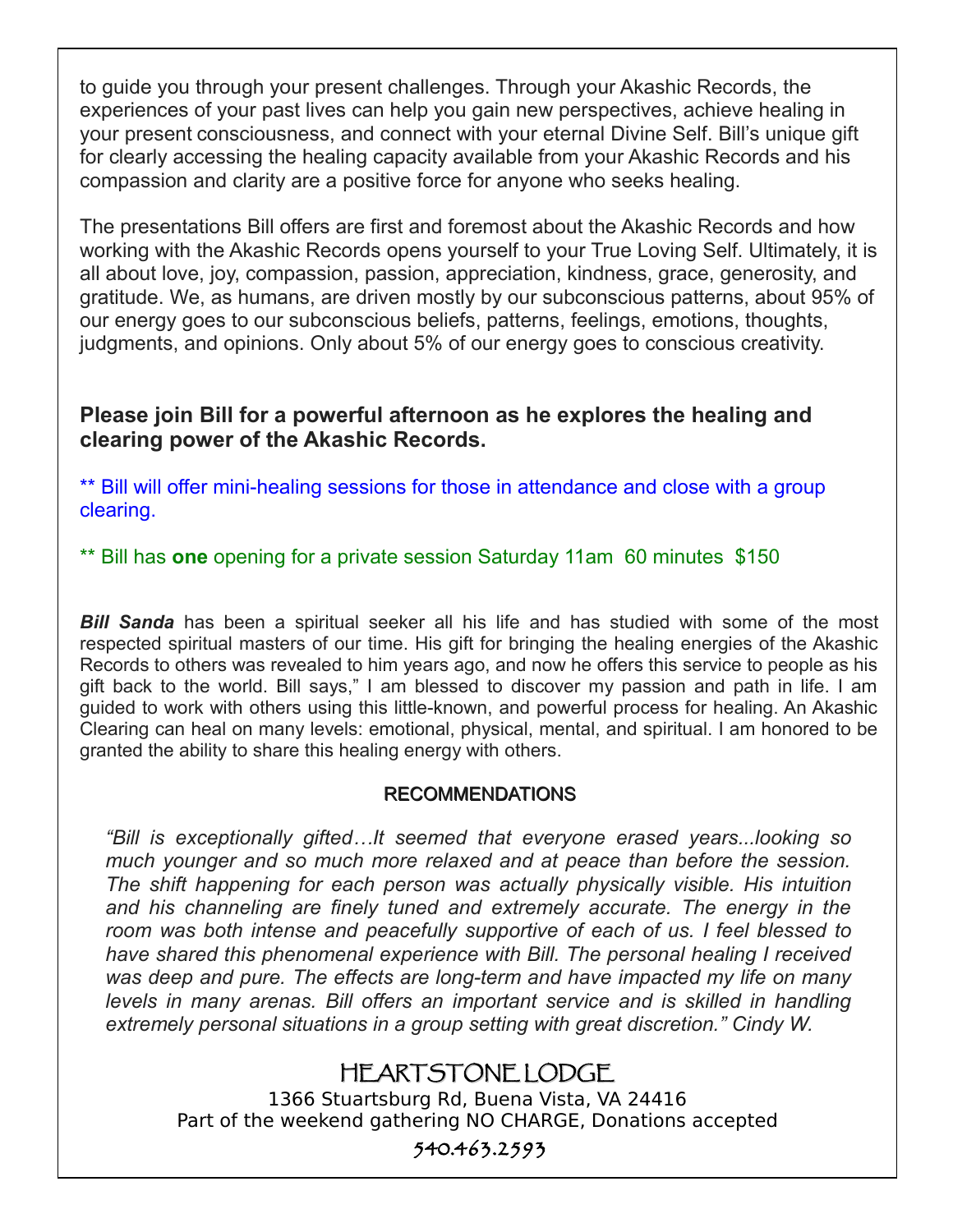

# ! Celebration Of L♥ve 2022 Part 2!





David Vanderveer & Victoria Bryant

## Saturday, April 30th 7pm Fire Dance & Flow Performance

David VanDerveer and Victoria Bryant will be doing a fire dance and flow performance. David began juggling torches and other props over 25 years ago at fairs and festivals such as the Maryland Renaissance Festival. Victoria began performing belly dancing 18 years ago and has since taken up the art of fire dance to add as part of her shows.

> HEARTSTONE LODGE 1366 Stuartsburg Rd, Buena Vista, VA 24416 Part of the weekend gathering NO CHARGE, Donations accepted 540.463.2593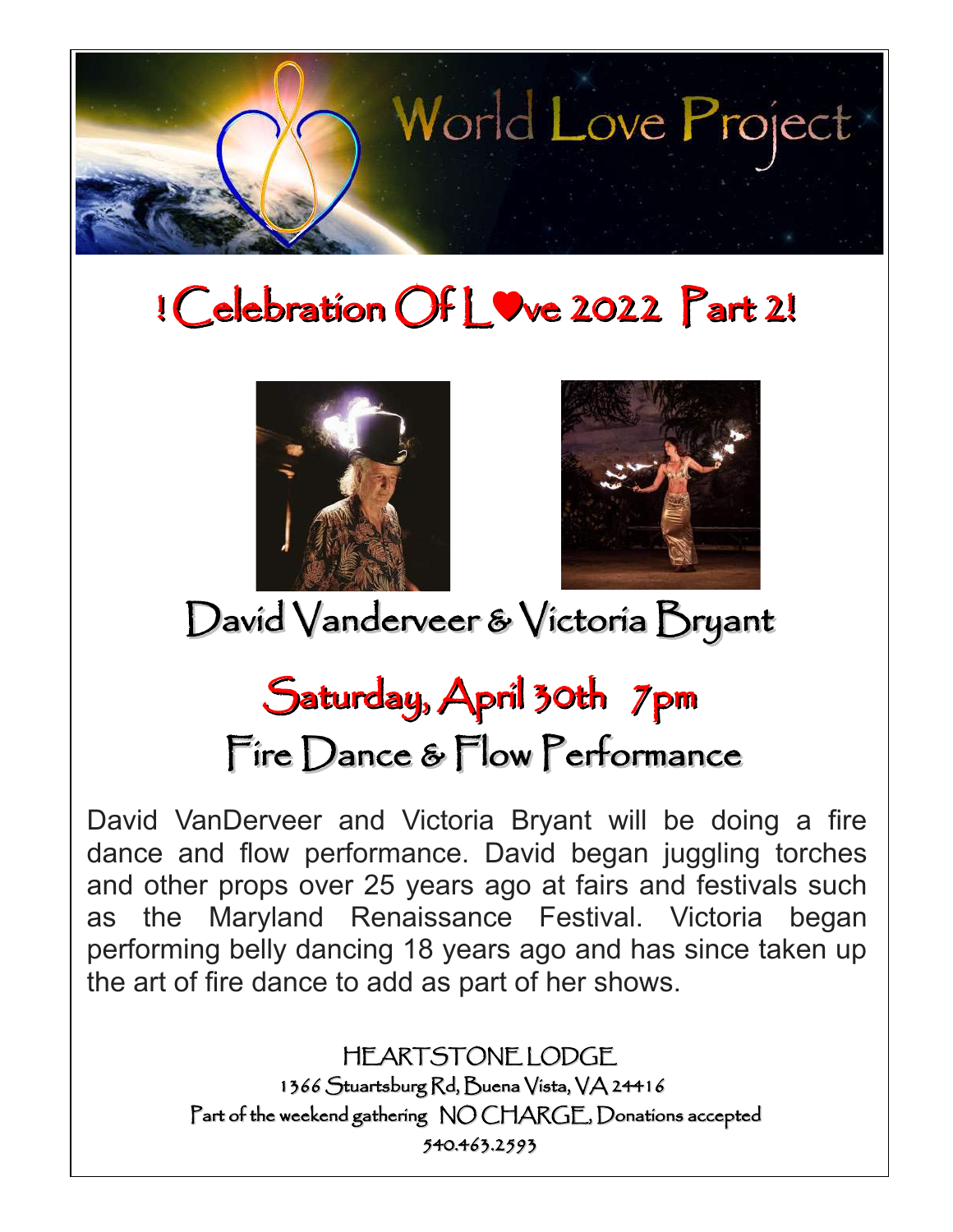## Celebration of Love and the

Unveiling of the Living Prayer Labyrinth

featuring the magical music and sounds of

# Matt Venuti

**Heartstone Retreat Lodge** 1366 Stuartsburg Rd SR 703 Buena Vista, VA

Saturday, April 30th, music at 7:00pm Sunday, May 1st, unveiling of Labyrinth Weekend gathering info: 540 461-1401 Overnight accommodations: 540 463-2593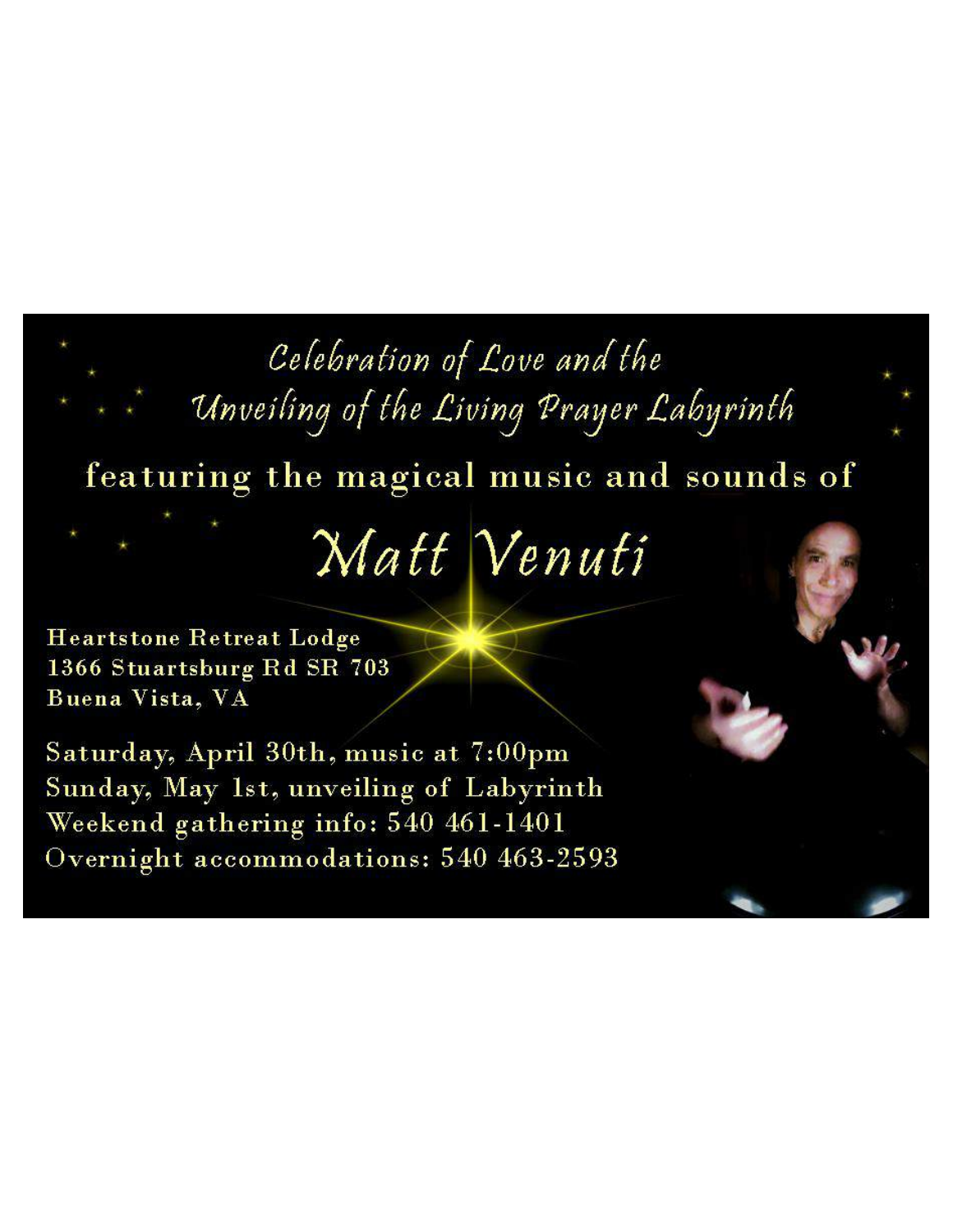

### **♥ Celebration of L♥ve Festival Part 2 ♥ APRIL 28 – MAY 1st 2022**

#### **MUSIC \* SPEAKERS \* LABYRINTH \* SOUND BATH \* MORE**

#### **HEARTSTONE LODGE**

**1366 Stuartsburg Road/RR 703, Buena Vista, Virginia 24416** *(only 4 miles from downtown Lexington)*

**Information: 540.463.2593 or [www.AntoniaAlbano.com](http://www.antoniaalbano.com/)**

**Overnight Accommodations: [www.SouthRiverHighlands.com](http://www.southriverhighlands.com/)**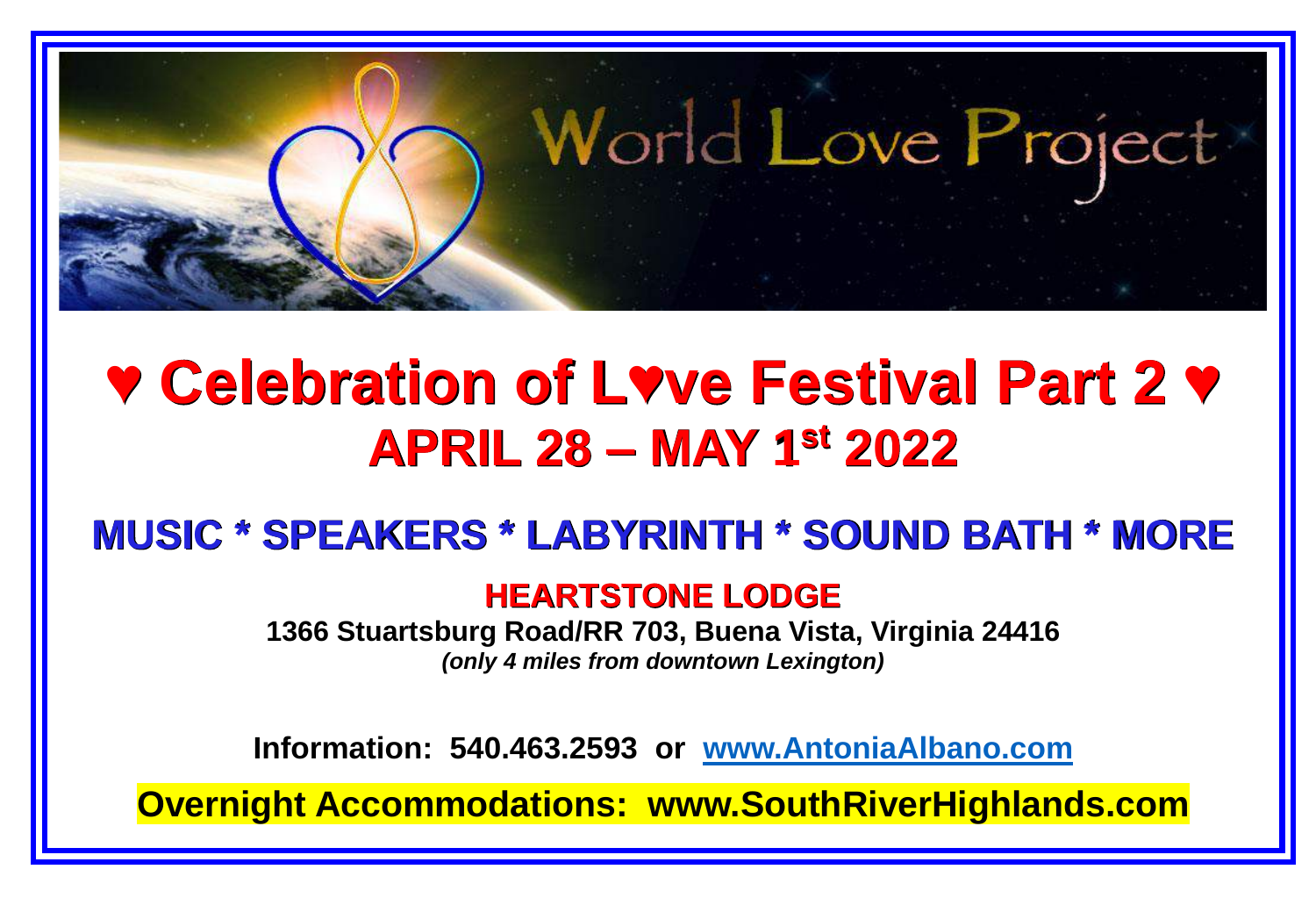

# ! Celebration Of L♥ve 2022 Part 2 ! Unveiling The Living Prayer Labyrinth

### Sunday May 1st 10 am



YES!! Even Geometric form evolves! Our Grace Walk has evolved into *The Grace Walk …a Living Prayer Labyrinth!!* In 2012 Antonia was given the vision for the 'next evolution' of the creation field with the understanding it would be in the future. Late in 2020 she received the message 'It's Time' & the 2nd section of the center walkway has been set in motion creating the Golden Cross geometry. Come find out why it is being called *The Living Prayer Labyrinth*!

Inspired by the family of 7 geometries called the *Geometric Technologies of Love ...the Unified Field System of LOVE for the next octave of human*, this modern-day hilltop labyrinth has been a 18 year project of love. It covers approximately an acre of ground with stunning 360 degree views of both the Blue Ridge Mountains, the Alleghenies & nearly 8 counties. Beautiful original sculptures throughout the interior draw visitors to stop, look, sense, sit, meditate, quietly commune.

The center design is interwoven golden ratio infinities. This is not only a beautiful labyrinth in a gorgeous setting, but also a powerhouse of amazing energy. The two outer rings have crimson & saffron flags that fly 12 feet high on days of ceremony. Individuals & groups have felt drawn to visit the farm to walk the creative one-of-a-kind design.

Antonia Albano - has facilitated workshops & seminars in expanding human consciousness since 1991. She is the founder of the World Love Project, Virginia's annual Celebration of Love, the Healing Resonance Council™ & the creator of The Grace Walk labyrinth. From 2004 to present she has brought forth new living systems called the Geometric Technologies of Love...The Unified Field System of LOVE for the next octave of human. Antonia resides in the Shenandoah Valley of Virginia.

Heartstone Retreat Lodge

1366 Stuartsburg Rd / SR 703, Buena Vista, VA only 4 miles from downtown Lexington Overnight accommodations available [www.SouthRiverHighlands.com](http://www.SouthRiverHighlands.com/) 540.463.2593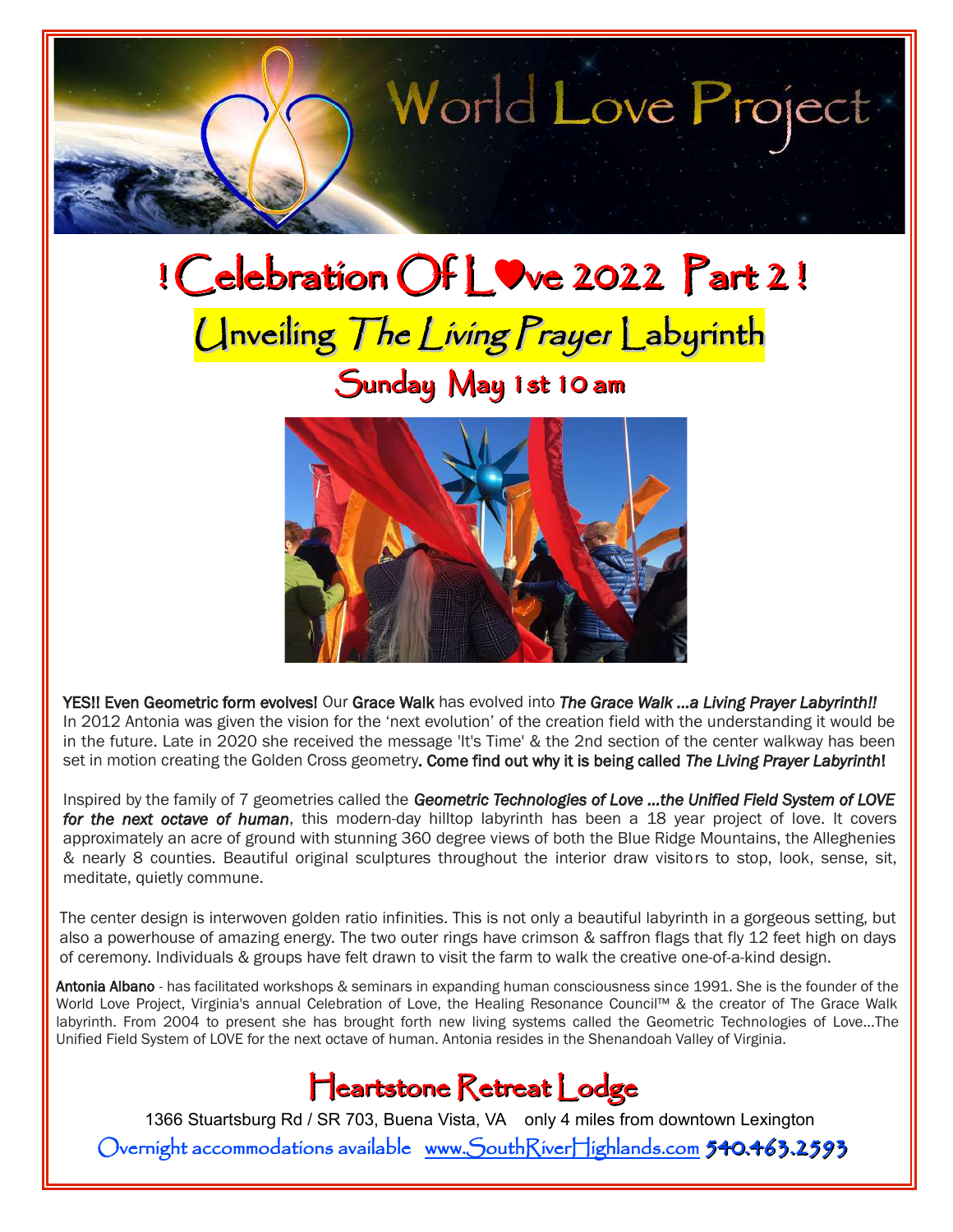

## Past Events at CELEBRATION Of L♥VE festival

## $\heartsuit$   $\phi$  Awakening the Living Prayer Labyrinth  $\phi \heartsuit$